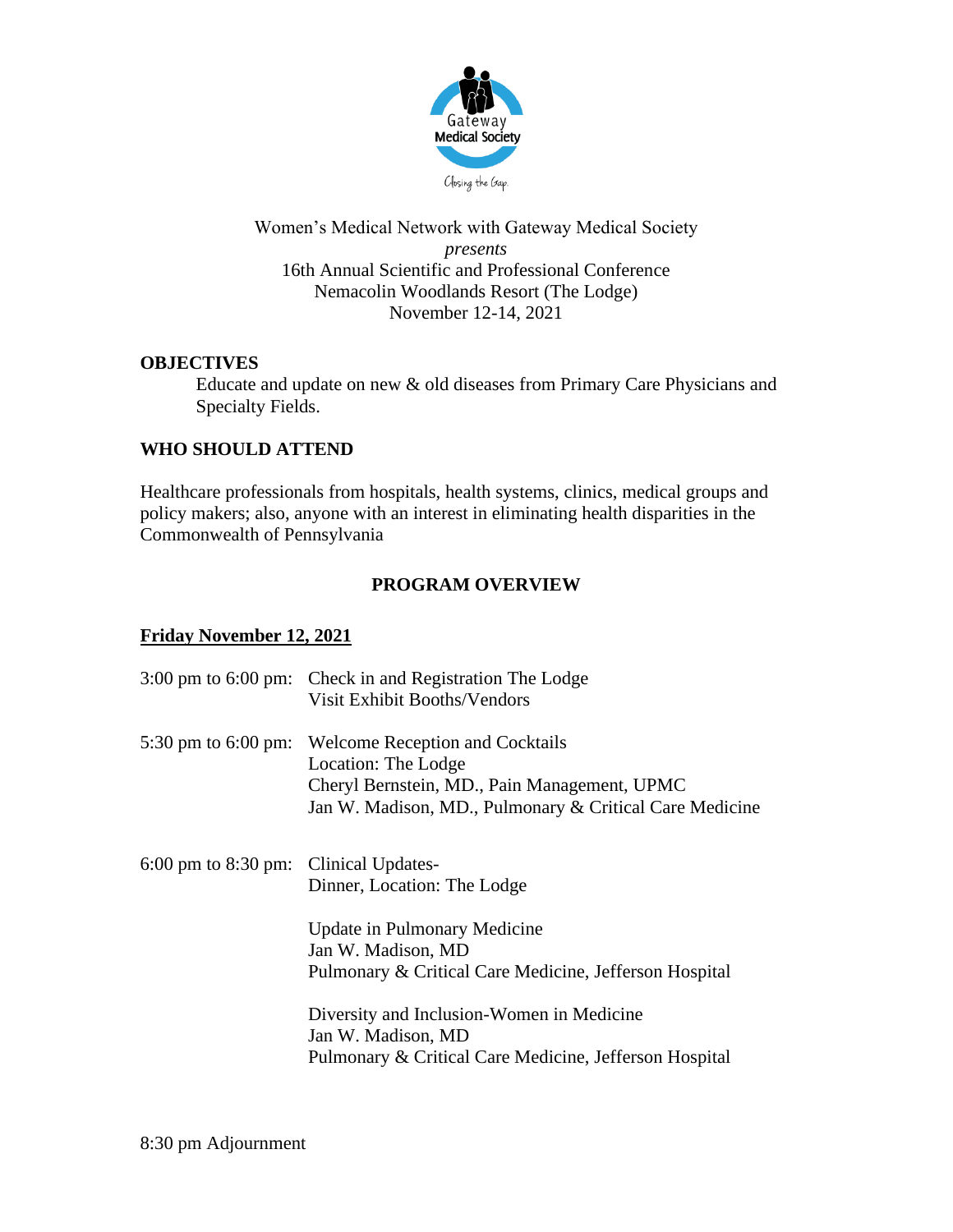

## **Saturday November 13, 2021**

7:30 am to 12:00 pm: Check in and Registration The Lodge Visit Exhibit Booths/Vendors

> Breakfast Location: The Lodge

8:30 am to 9:30 am: Abortive Migraine Therapy Cheryl Bernstein, MD Pain Management, UPMC

9:30 am to 10:30 am: Financing & Banking for Women Physicians

Melissa Krawczynski AVP, Private Banking Dollar Bank (No CME credit awarded)

Location: The Lodge

10:30 am to 11:00 am Wellness Break

11:00 am to 12:00 pm: Lunch (The Lodge)

Making Insurers Your Friends Peer to Peer Discussion Anita Edwards, MD, MBA, FAACP Treasurer, Gateway Medical Society

12:00 pm to 6:00pm: Break Visit Exhibit Booths/Vendors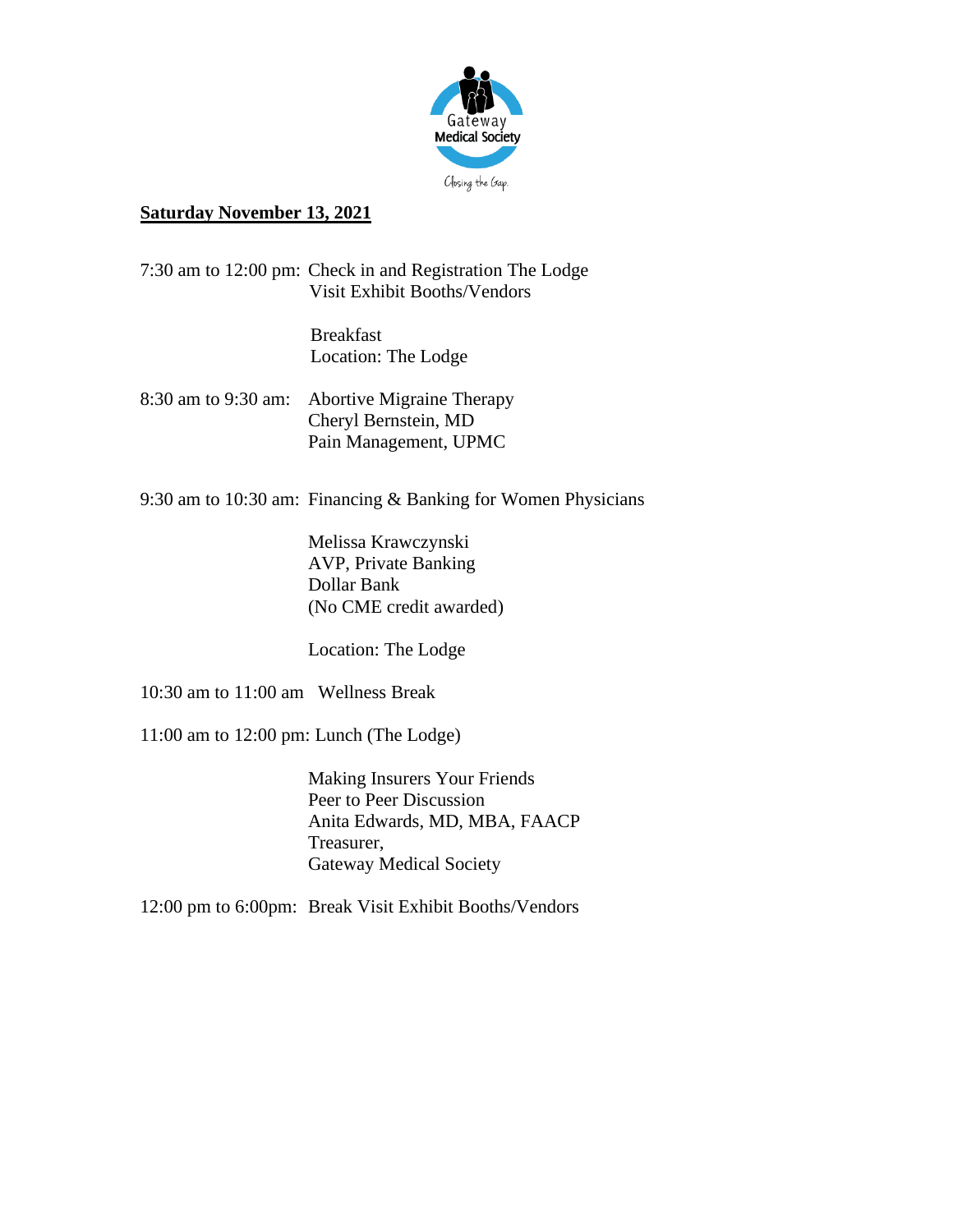

Dinner, Location: Stone House Inn

**7:00pm to 8:00pm HIV/HCV Coinfection**

**.**

# **Princy N. Kumar, MD Dinner, Location: Stone House Inn**

**This activity has been planned and implemented in accordance with the accreditation requirements and policies of the Accreditation Council for Continuing Medical Education (ACCME) through the joint providership of the University of Nebraska Medical Center (UNMC) and Practice Point Communications. UNMC is accredited by the ACCME to provide continuing medical education for physicians. The University of Nebraska Medical Center, Center for Continuing Education designates this live activity for a maximum of 1 AMA PRA Category 1 Credit TM.** 

## **Sunday November 14, 2021**

| 8:00 am to 9:00 am | <b>Brunch</b><br>Location: The Lodge                                                                                                                                                                    |
|--------------------|---------------------------------------------------------------------------------------------------------------------------------------------------------------------------------------------------------|
|                    | 9:00am to 10:00 am: Panel Discussion-Stress, The Pandemic and Women Physicians<br>Alexanndra Kreps, MD<br>Adolescent Medicine, Child & Adolescent Psychiatry<br>University of Pittsburgh Medical Center |
|                    | 10:00am to 10:30am: Wrap up questions and comments<br>Moderator: Jan Madison, MD<br>Location: The Lodge                                                                                                 |

10:30 am Adjournment

# *Thank You for Attending*

#### *CME Accreditation and Designation Statement*

In support of improving patient care, this activity has been planned and implemented by the University of Pittsburgh and Gateway Medical Society. The University of Pittsburgh is jointly accredited by the Accreditation Council for Continuing Medical Education (ACCME), the Accreditation Council for Pharmacy Education (ACPE), and the American Nurses Credentialing Center (ANCC), to provide continuing education for the healthcare team.